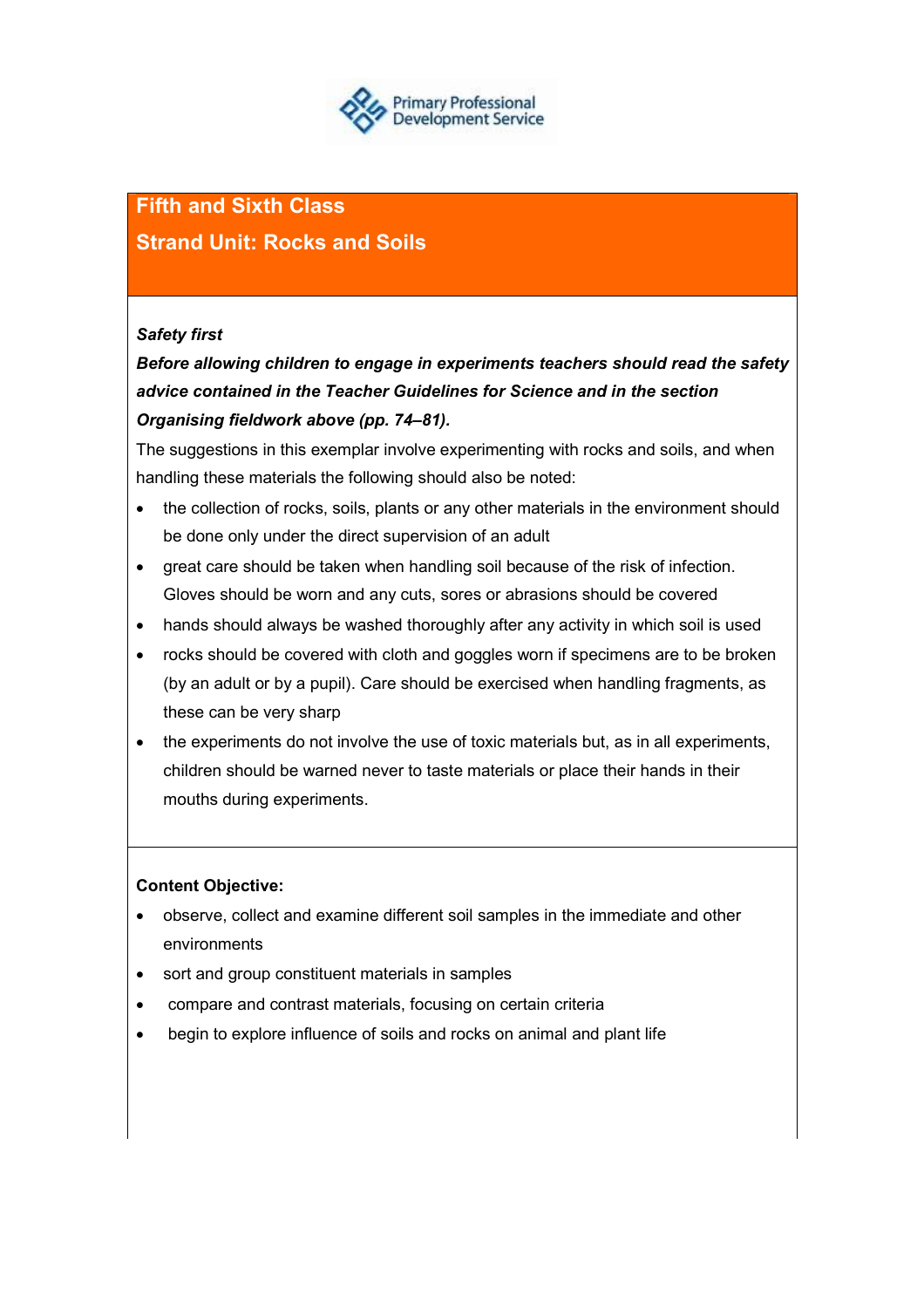

# **Some suggested Activities:**

### • **Collect samples of rocks & soil from immediate environment**

Sorting and classifying natural materials

plants, soil, rocks, stones, mud and sand can be collected, labelled and displayed in the classroom.

# • **Collecting rock samples**

Build up a reasonably comprehensive collection of rock samples in the school. This should include rocks from each of the major rock groupings (igneous, sedimentary and metamorphic). The location of those found in the environment should be noted and the samples labelled. Samples can be displayed alongside a map of the locality marking the locations of the finds.

# • **Sorting and testing rocks**

Samples of the rocks mentioned above can be examined and sorted according to a number of criteria:

# *Texture and appearance*

Examining the rock carefully using a magnifier, children could look for:

- o a grainy rough texture (possibly sandstone)
- o pebbles or larger fragments (a conglomerate)
- o wavy stripes or banding (often a sedimetary or a metamorphic rock)
- o crystals (often visible in an igneous rock such as granite)
- $\circ$  fossils (an indication of chalk or limestone)
- o spots or holes (pumice stone contains bubbles caused by trapped gases).

# *Colour*

When examining for colour, only freshly broken surfaces should be used, hence the need to break samples. The effect that the colour of the local stone has on the appearance of buildings can be examined in conjunction with this activity.

#### *Hardness*

Using samples of rocks as listed above, test the extent to which the surface of each can be marked with a range of tools. These can include the child's fingernail, a paper clip, a coin, files (such as a nail file and a file from a hardware shop) and a nail. The results can then be tabulated and consideration can be given to the implications this has for the use of the materials in construction.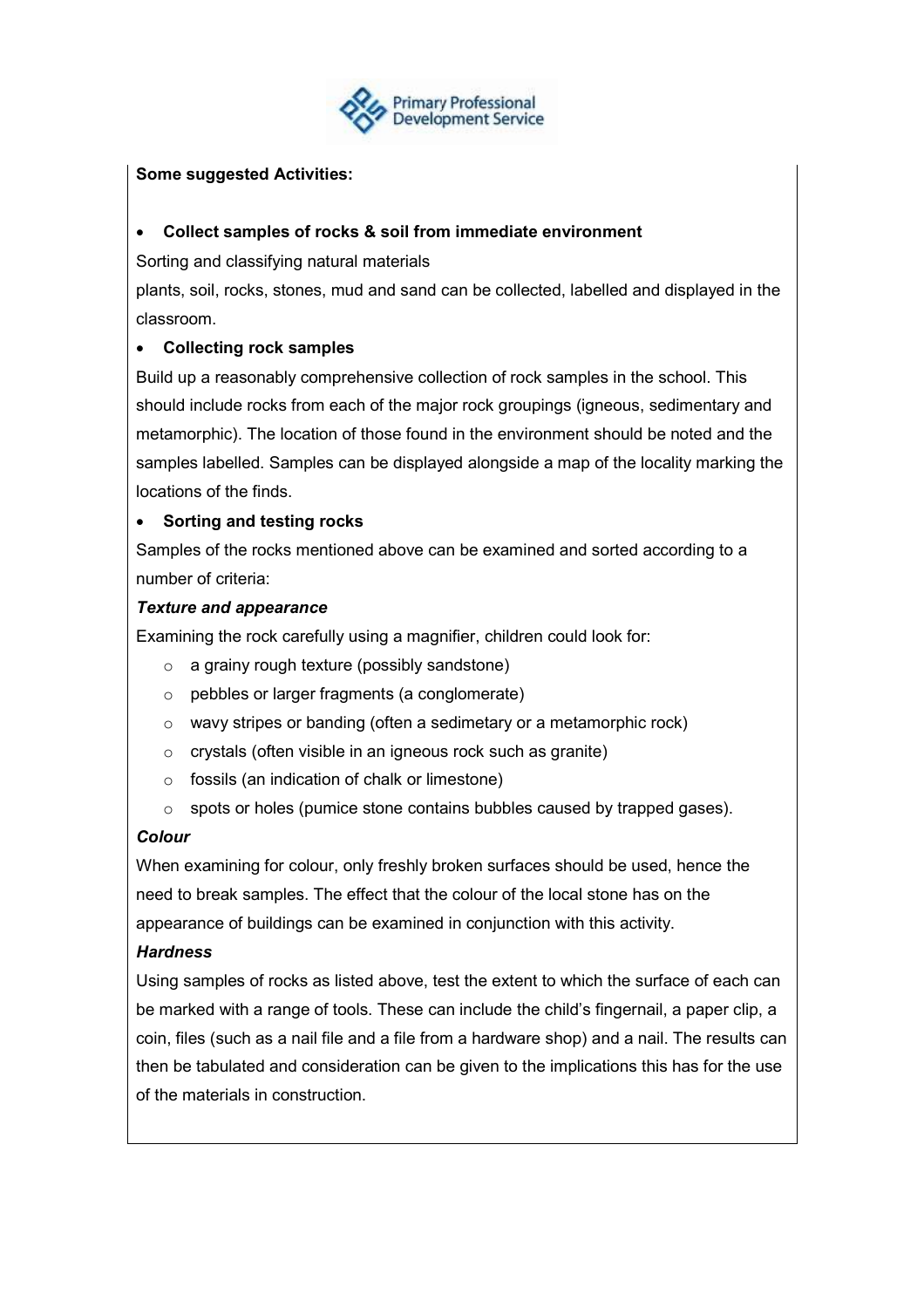

# *Looking at a soil profile*

If a hole is dug down into the soil its layers (or horizons) will become visible: the lowest layer will contain much of the parent material (such as rock or, in glaciated areas, boulder clay) from which the soil has been formed while the intermediate layer (subsoil) will mark a transition between this and the top layer (topsoil) in which animals and the roots of plants live.

Pupils will be able to distinguish the layers in the profile quite readily and sometimes it is possible to see these layers when excavation has taken place for building or road extension.

# *Examining constituent materials*

Before accurately describing soil samples, they should be allowed to handle and come to recognise pure samples of some of the possible constituent elements which they contain, such as peat, clay, silt, sand and gravel. Each of these substances has its own particular characteristics: it can be useful to place the samples in 'feely bags' so that the pupils have to handle and recognise the sample solely by touch.

Within the local area a range of soil samples will probably produce quite contrasting results. In urban areas many if not all the soils will be almost entirely artificial, created when builders landscaped housing estates during construction. In some cases it may be necessary to bring samples from further afield to allow comparisons to be made. When soil samples are to be examined they can be spread out on newspaper. Living things can be removed and returned to the environment. Humus (dead organic matter) may also be separated out. Following the familiarisation described above children will be able to describe soil samples much more readily using terms such as 'peaty', 'sandy', 'clayey' and can look for some of the characteristics of these constituent materials in the samples. A set of tests can be assembled and the results tabulated. Can the soil be rolled into a sausage? If some soil is rubbed between the fingers, how does it feel? What colour is the sample? What does it smell like?

Filters such as a large garden sieve and a colander could be used to separate the constituent materials further and the results recorded.

#### *Settlement jars*

Page 110 Teacher Guidelines: A quantity of soil (about enough to fill half a flower pot) may be placed in a transparent plastic jar with some water, shaken vigorously and allowed to settle. Sand, silt, clay and organic matter will separate in different layers and at different speeds.